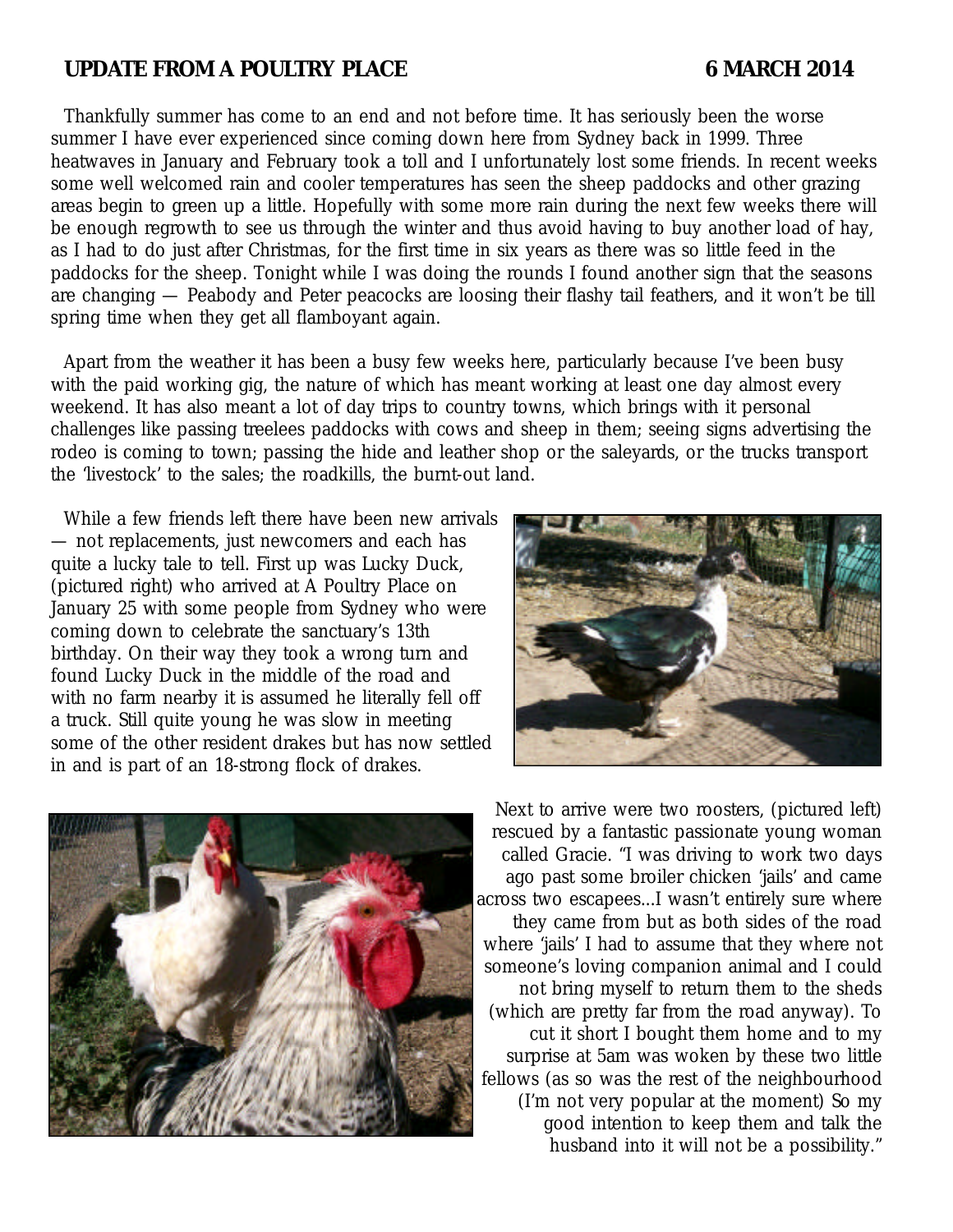As luck had it I had a spare temporary rooster run available and Gracie brought the two boys down here. As it turnedout they were not escapees from a broier farm but most likely had been dumped as they are roosters and of 'no ecomonic value' to anyone. One of whom has a deformed foot but doesn't let that interfere with his life.

I was also happy to help out a woman whom had rescued a quartet of bantam chickens (pictured right) only to recieved a letter from her local council, which gave her two weeks "to get rid of them". Two of the four are roosters and a neighbour had complained to the council. Eventually these four will join the bantam chicken flock.

Last month I ran through a list of sanctuaries which had started since A Poultry Place began back in 2001. This month I'm excited to say another two new sanctuaries are soon to open



their gates in NSW. Manning River Farm Animal Sanctuary near Taree is the baby of four very dear friends — Sharron, Fiona, Tara and Denise. A little closer to home Disposable Heroes Rooster Sanctuary on the south coast will open in May. This is fabulous news for the many, many animals who need homes. No one sanctuary can cope with all requests. The fact that these new sanctuaries are opening in places where there hasn't been a presence before is also great.

Across the border in the ACT, the local politicians have passed legislation which bans the use of battery cages, sow stalls, farrowing crates. While this legislation sets an important national precedent it does not mean the ACT is factory farm free as the ACT Government is giving producer Pace millions of dollars to convert it's battery operation to a barn-laid egg set up. What annoyed me the most though about this development was how it was spun to people. The Greens, who sponsored the bill ran online promos which read: "Her mother was a battery hen, Her grandmother was a battery hen Her daughters will be free". What about her sons?, was the first thing that came to my mindwhen I saw it. I have to say it really pissed me off, a feeling which was made worse when many, many people, even some who call themselves animal rights campaigners liked it without even questioning the obvious — what about the male chicks? I posted that question to the politican who sponsored the bill and am yet to get a response. I know these things take time but yet again it reminded me how little people think about roosters. These on-line promos came a few weeks after the RSPCA launched a new campaign 'Set My Sisters Free', which again made no mention of what happens to the millions of male chicks born as part of the egg industry. there is so little respect for roosters out there.

Talking of roosters a new school year has begun and it's timely to ask everyone to make a determined stance in 2014 against any school hatching projects they hear of as sanctuaries like A Poultry Place us cannot possibly cope with all the 'by-products' from these silly in-class experiments. The companies behind hatching projects promote them as fun programs that enable children to see chicks actually hatching from their eggs and therefore teach valuable lessons about 'the life cycle'. However all they do is teach kids that fragile chicks are nothing more than teaching aides, not sentient beings. And that they are disposable. At the end of the projects the chicks are usually collected by the company and become someone's dinner. If you have kids, grandkids, nieces or nephews at schools where they are proposing to have hatching projects please find your voice and speak out